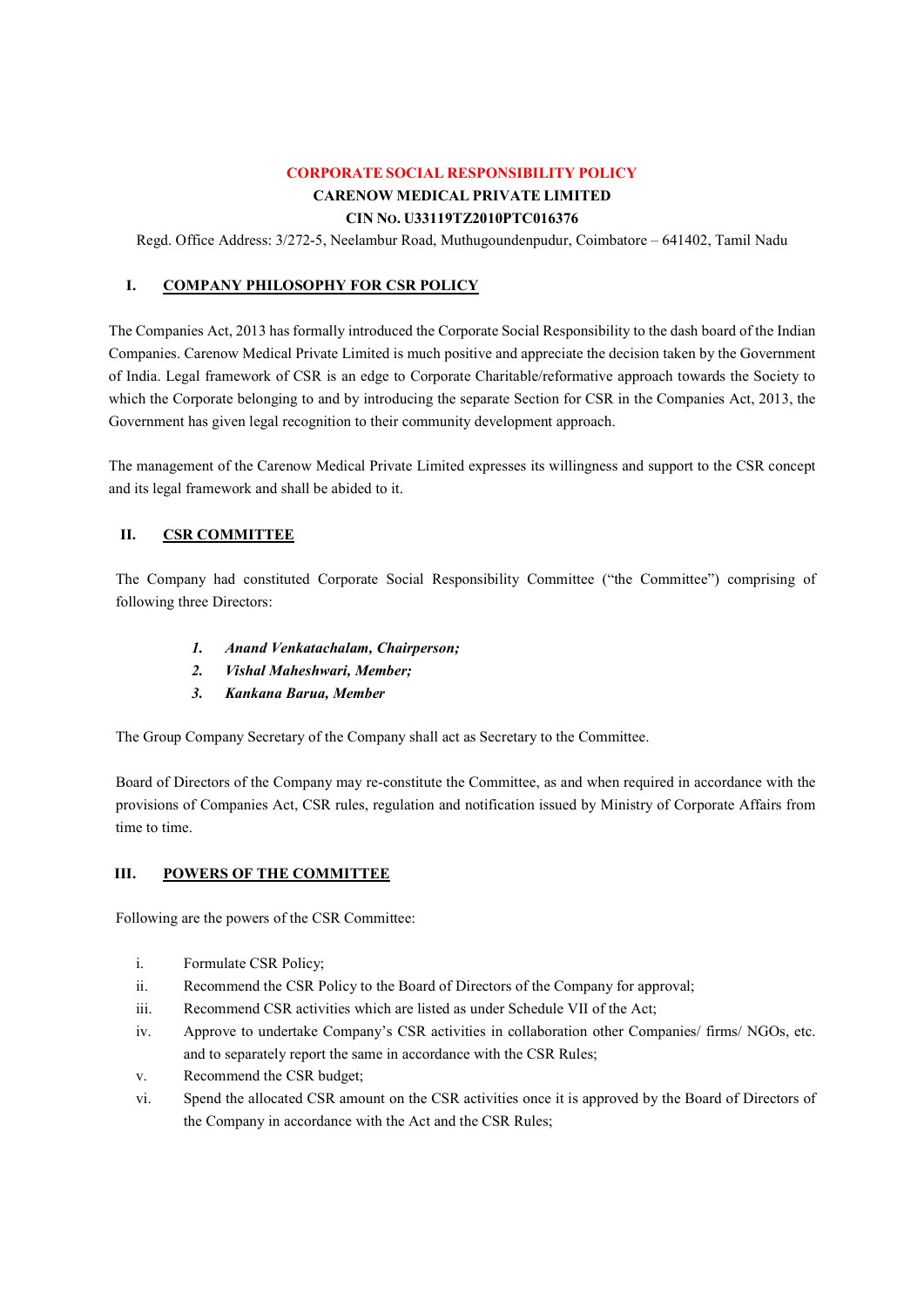- vii. Create transparent monitoring mechanism for implementation of CSR Initiatives in India;
- viii. Submit the Reports to the Board in respect of the CSR activities undertaken by the Company;
- ix. Monitor CSR Policy from time to time;
- x. Monitor activities and ensure that the CSR activities of the Company are implemented effectively;
- xi. Authorize CSR sub-committee members to attend the CSR Committee Meetings; and
- xii. Appoint, terminate and otherwise manage personnel for implementation and monitoring and related work with respect to the CSR Policy, Plan and recommendation of the CSR Committee.

### IV. OBJECTIVE AND PURPOSE

The objective of the Policy is:

- i. to lay down guidelines to make CSR a key business process for sustainable development of the society in alignment with the Companies Act, 2013;
- ii. to undertake projects and programs that will enhance the quality of life and economic well-being of the under privileged sections of the society;
- iii. to generate awareness, goodwill and recognition among all stakeholders of the Company.

The purpose of this CSR Policy is to make clear to all stakeholders what we mean by CSR and how we propose to work towards achieving it. The CSR Policy applies throughout all of the procurement service and governs our approach to all our activities. In implementing this Policy, we aim to be responsible and be an example of good practice.

# V. CSR ACTIVITIES

Pursuant to Schedule VII of the Companies Act, 2013, the Committee has approved the following activities as "CSR Activities" to be undertake under the CSR policy of the Company. The Board of Directors has reviewed the said activities and express its consent to the Committee to pursue the said activities under CSR policy of the Company under section 135 of the Companies Act, 2013, read with Schedule VII and other applicable rules, regulations, notifications etc., issued/to be issued from time to time.

# VI. APPROVED CSR ACTIVITIES

- 1. Promoting preventive healthcare and related activities and sanitation to public;
- 2. Promoting education, including primary, secondary and higher secondary education, as well as special education and employment enhancing vocation skills especially among children, women, elderly and the differently abled and livelihood enhancement projects;
- 3. Projects, Activities, Programmes relating to conservation of natural resources including renewable energy sources;
- 4. Projects, Activities, Programmes relating to water conservation and maintaining quality of soil, air and water;
- 5. Promoting Gender equality and empowerment of women
- 6. Community Health- Innovation projects to meet local needs. Reaching out with basic health care to all (bridging the gap).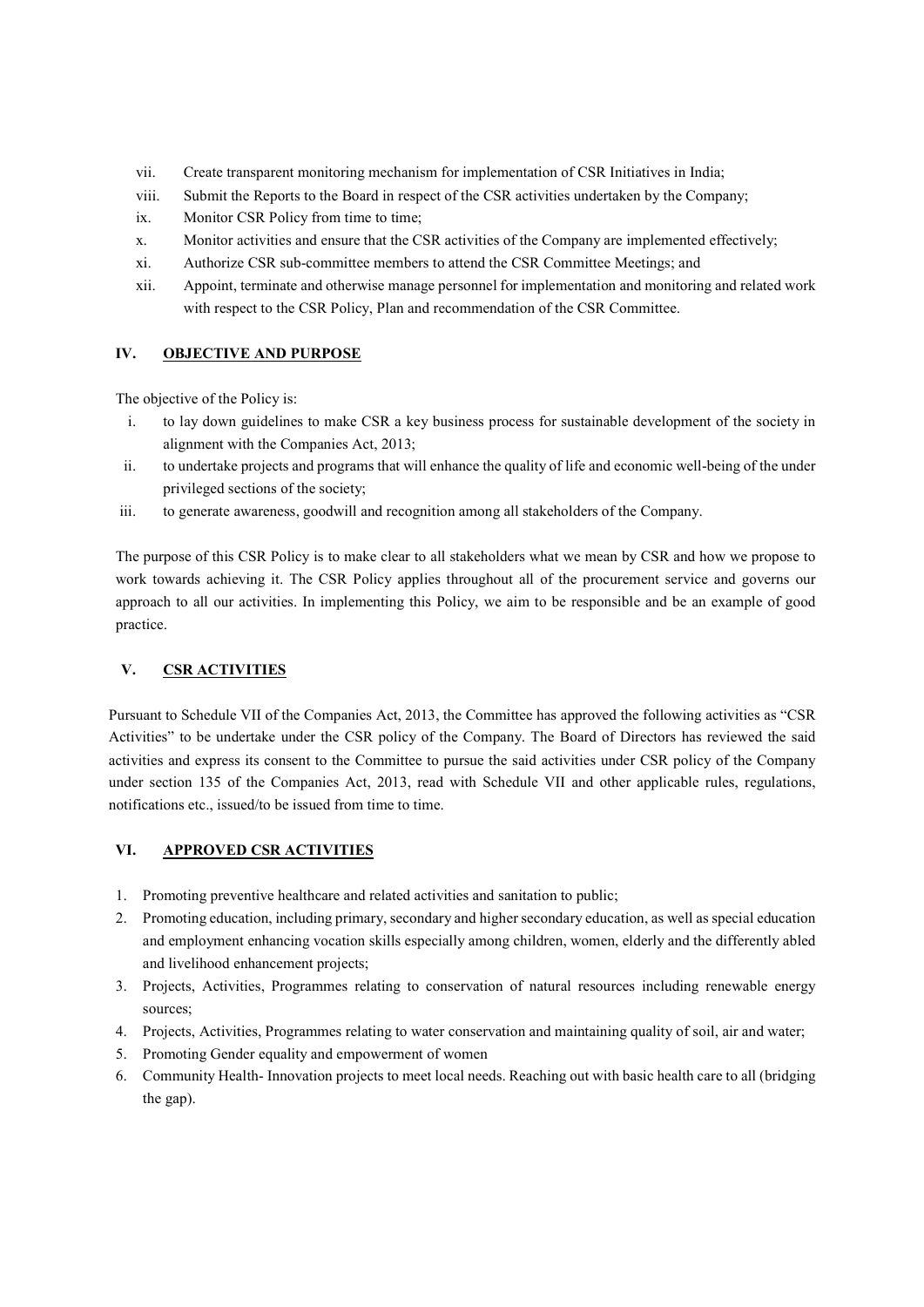- 7. Sustainable livelihood Projects Holding hands of all marginalized group to improve livelihood opportunity, thus improving their quality of life.
- 8. Rural Infrastructure Development- Need based quality infrastructure to improve quality of life.
- 9. Contribution to the prime minister's national relief fund or any other fund set up by the central government for socio economic development and relief and welfare of the schedule caste, tribes, other backward classes, minorities and women.
- 10. Contribution to incubators funded by Central Government or State Government or any agency or Public Sector Undertaking of Central Government or State Government, and contributions to public funded Universities, Indian Institute of Technology (IITs), National Laboratories and Autonomous Bodies (established under the auspices of Indian Council of Agricultural Research (ICAR), Indian Council of Medical Research (ICMR), Council of Scientific and Industrial Research (CSIR), Department of Atomic Energy (DAE), Defence Research and Development Organisation (DRDO), Department of Science and Technology (DST), Ministry of Electronics and Information Technology) engaged in conducting research in science, technology, engineering and medicine aimed at promoting Sustainable Development Goals (SDGs).]

The approved activities shall include all such CSR activity mentioned in Schedule VII of the Companies Act, 2013 and any inclusion/ additions made by the Government to the said Schedule from time to time.

### VII. BUDGET FOR CSR ACTIVITIES & CSR EXPENSES

The Company shall allocate the budget for CSR activities. The minimum budgeted amount for any financial year shall be 2% of the average net profit of three immediately preceding financial years. The Company may allocate more fund/amount than the amount prescribed under section 135 of the Companies Act, 2013, for the CSR activities for any financial year. The Committee shall calculate the total fund for the CSR activities and recommend to the Board for their approval. The Board shall approve the total fund to be utilized for CSR activity for respective financial year.

CSR expenditure shall include all expenditure including contribution to corpus for projects or programs relating to CSR activities approved by the Board on the recommendation of CSR Committee, but does not include any expenditure on an item not in conformity or not in line with activities which fall within the approved CSR activities.

# VIII. TREATMENT OF UN-SPENT CSR AMOUNT AND SET-OFF OF EXCESS AMOUNT SPENT TOWARDS CSR

Any amount spent in excess of the amount required to be spent can be set-off or any amount remain unspent during the Financial Year is required to transferred to the unspent account as per the provision of the Companies Act, 2013.

### IX. ANNUAL ACTION PLAN

The Annual Action Plan is a yearly plan of CSR activities that would be placed before Board of Directors of the Company after the recommendation of its CSR Committee which may outlines the following aspects of CSR initiatives of the Company:

i. CSR Projects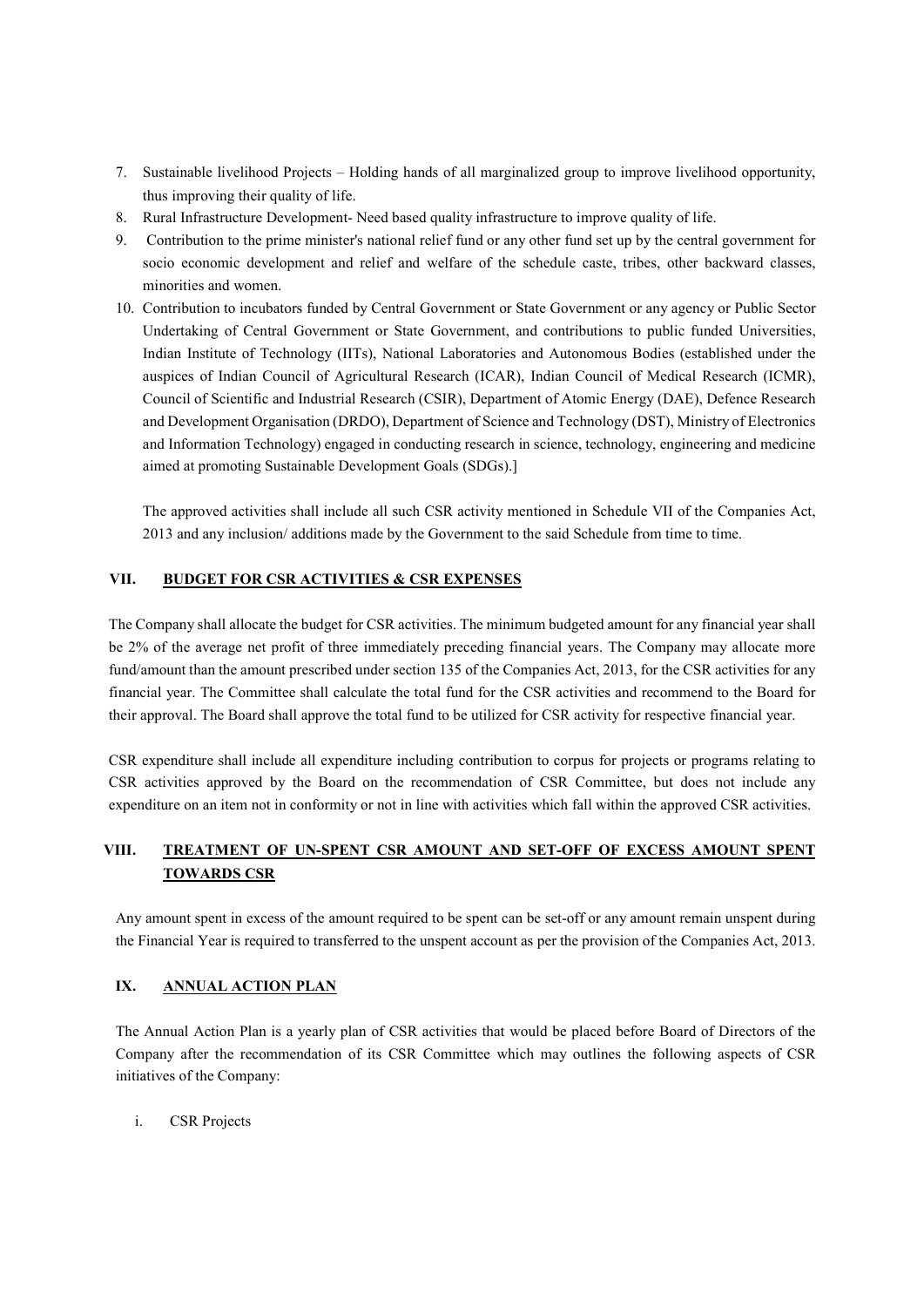- ii. Partnering agencies/ companies/ firms
- iii. Project Proposals
- iv. Beneficiaries of the Project and their needs
- v. Alignment with Schedule VII of the Act
- vi. Project analysis
- vii. Activities and the timelines for each activity
- viii. CSR Budget
- ix. Monitoring mechanism
- x. Progress reporting and frequency of reports
- xi. Any other information as may be required by the CSR Committee

### X. IMPACT ASSESSMENT

The Company is required to carry the impact assessment incase at any time the average CSR obligation crosses ten crore rupees or more in the immediately three preceding financial years through an independent agency of their CSR projects having outlays of one crore rupees or more and which have been completed not less than one year before undertaking the impact study.

The impact assessment reports shall be annexed to the Annual Report on CSR or any other form as may be prescribed by the authorities and the Impact assessment expenditure can be booked as CSR expenses. However, it shall not exceed five percent of the total CSR expenditure for that financial year or fifty lakh rupees, whichever is less.

# XI. IDENTIFICATION OF ACTIVITIES/PROJECTS:

Out of approved CSR activities, the Committee shall decide which activity/project should be given priority for the respective financial year. While arriving at the decision of the activity to be undertaken for the respective year, the Committee shall analyze the basic need of the community/ area in which the Organization operates or at the place where its registered office is situated. The Committee shall record its findings and prioritized the CSR activities.

### A. Implementation process:

After prioritizing the activity, the Committee shall finalize the detail implementation project/programme, including planning for expenses against the total budget allocated for CSR activities.

### B. Organizational Responsibility:

CSR committee shall monitor the implementation process from time to time, on behalf of the CSR committee and place a report to the Committee regarding the progress of the activity implementation, on a quarterly basis. The respective department or implementation team would be responsible for reporting of any irregularity to the Committee on immediate basis.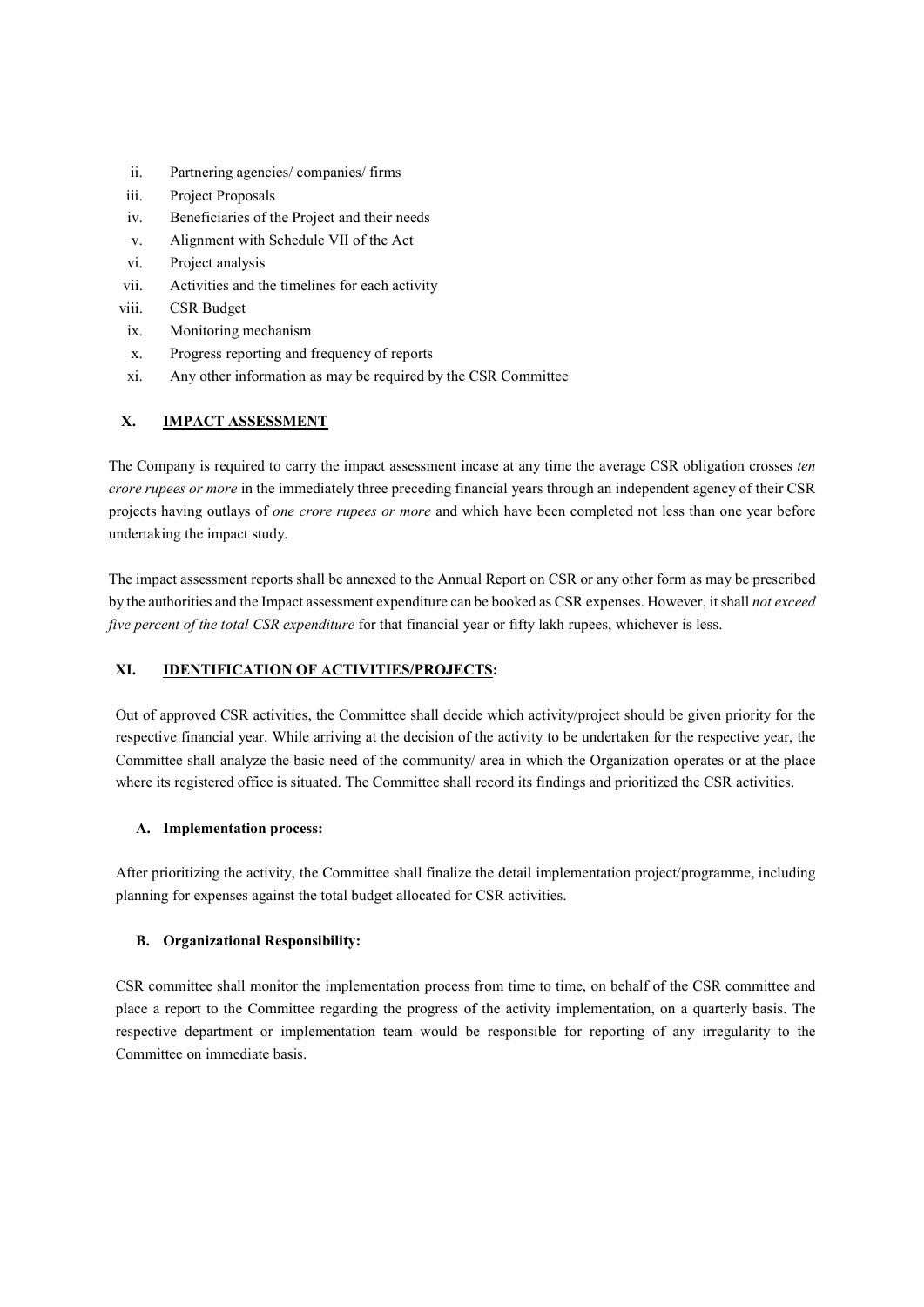### C. Monitoring by the Board:

The Board of Directors shall constantly monitor the implementation of the CSR activities. The CSR committee shall place a progress report, including details of expenses, before the Board on yearly basis. The Board shall review the same and suggest recommendation, if any, to the committee with regard to implementation process.

#### D. Compliance and Reporting to Board:

The Committee is responsible to undertake CSR activities as per the approved CSR Policy. Apart from yearly reporting to the Board about the implementation of CSR activity, a detail report containing the implementation schedule, total budget allocated, actual expenses incurred, surplus arising, if any, result achieved, further work to do in the concern CSR activity, recommendation for the CSR activities for next year etc; should be placed before the Board for its consideration.

 Any surplus arising out of the fund allocated for CSR activity shall not be the part of the business profit of the Company or such surplus shall be ploughed back into the same project or shall be transferred to the Unspent CSR account within the stipulated period.

The Annual Report of the Company shall include a report on CSR Policy, CSR Committee, CSR initiatives undertaken by the Company, CSR spend during the financial year and other information as required by the prevailing law.

### E. Management Commitment:

Our Board of Directors, our Management and all of our employees subscribe to the philosophy of compassionate care. We believe and act on an ethos of generosity and compassion, characterized by a willingness to build a society that works for everyone. This is the cornerstone of our CSR policy.

Our Corporate Social Responsibility policy conforms to the relevant section of the Corporate Social Responsibility, Rules made under Companies Act,2013 and amendment(s) to be made thereto in future.

#### F. Frequency OF CSR COMMITTEE MEETINGS

The meeting of the CSR Committee shall be held as and whenever deemed fit by the CSR Committee in compliance with the applicable law. The time and place of the said meetings shall be decided by the members of the CSR Committee. The quorum for the meeting shall be at least two members. The Members of the Committee may participate in the meeting either in person or through video conferencing or other audio visual means in accordance with the provisions of the Act and Rules made thereunder from time to time. Minutes of the CSR Committee shall be placed before the Board for noting.